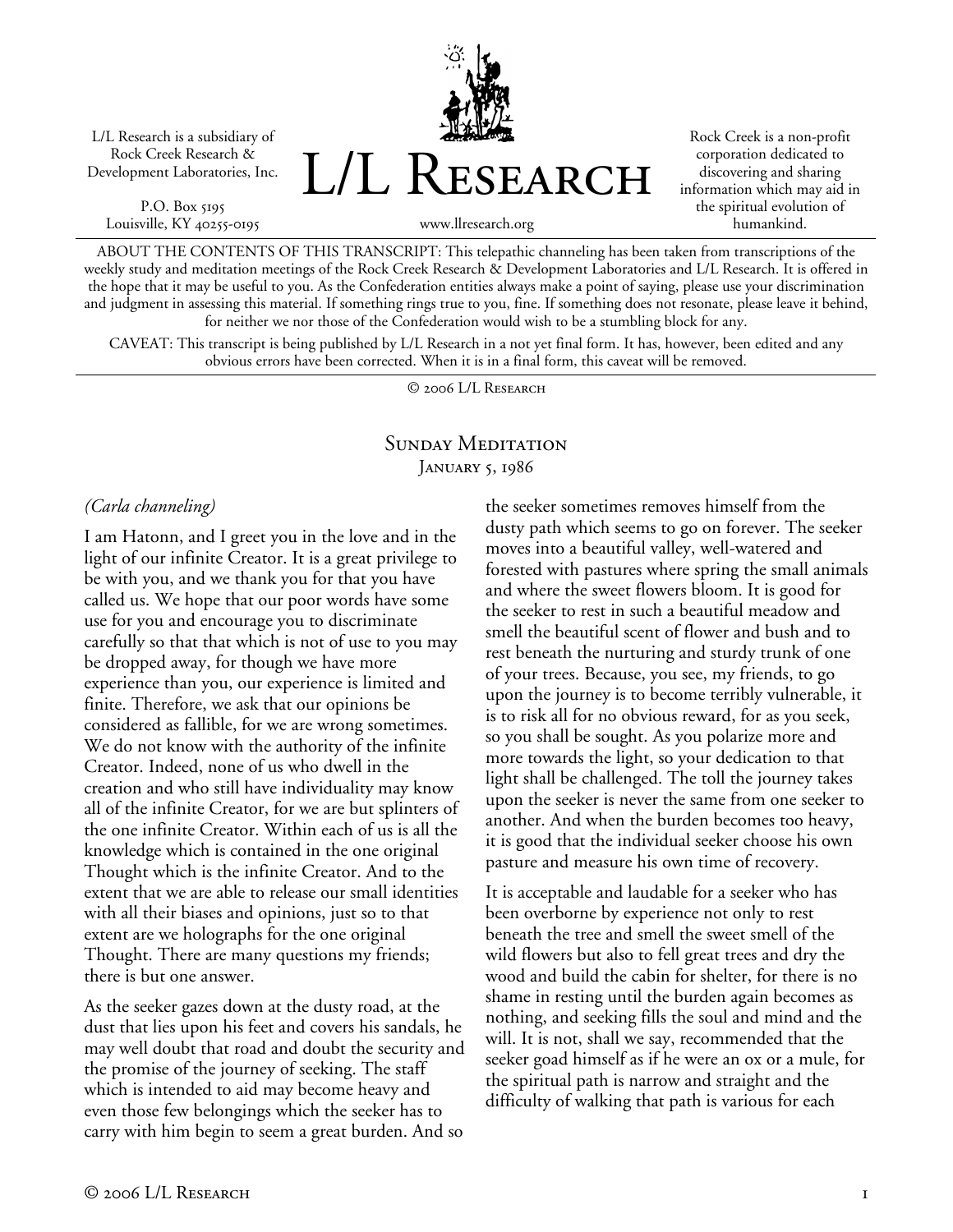entity. It is not a path to be walked when the will is not strong.

Let us then go to the cabin and gaze about its simple four walls. How restful and peaceful is the cabin that you build within your spirits, my friends, the household of your discontent and your pain. How healing it is that you have furnished for yourself the possibility of respite and redemption, for this search shall exhaust you not just one time, but many. Experience shall come upon you as a thief breaks into a house at an unexpected time. Yet no matter what the time, the seeker who has walked the path until his feet are dusty shall also have found his very own meadow, his very own place of healing.

There is a danger to the seeker within the resting and the healing, and that is that there is a temptation for a seeker to feel that the cabin and the meadow and pleasantness and rest are the end of the path of seeking. Indeed, we say to you that that which you know as the Kingdom of Heaven is often harsh and abrasive and may seem decisive, for as you continue urging yourself forward and experiencing the great joy of seeking the one original Thought …

We must pause.

### *(Pause)*

I am Hatonn. I am again with this instrument. We apologize for the pause. The instrument is experiencing some pain and the state necessary for the transmission of these thoughts was not sturdy enough for our contact to continue in a clear manner. We shall continue.

As one seeks the one original Thought, there is the danger that one may decide that one has found what he has been seeking, and we say to you that in an infinite journey there are pauses between learning experiences, but never the full stop where one may lie back, rest upon one's laurels and say, "Now now I understand. Now redemption is complete and all that I seek I have," for there is the next learning always.

We encourage you to comfort yourself when your journey is arduous and you need a place to rest. You have that within you and need only construct it in your mind. You may also with your mind and your will construct within your dwelling the tools for healing and for rebuilding the intensity of your faith that there is a path, that truth does exist, and that

there is such a thing as love and the will to seek that which your faith tells you is there.

Although we speak in metaphor, we encourage you who seek to enjoy and praise the comrades that you shall meet along the way, for though each search is different and each soul has its own truth, beyond words and concepts there is the one original Thought which is love, which cannot be defined but which can be praised and shared, not by the words, but by the quality of silence between two seekers, for companionship lies between the words, the sentences, the talking, and the doing. Spiritual companionship lies in the resting that one silence may give to another, for all that there is is caught up in that silence and when another may share it, it is a wonderful thing.

Therefore, my friends, you are always alone and never alone. Always alone in that you are unique and so is your perception of the path of seeking and the truth that you seek. Never alone in that entities both incarnate and discarnate share the intensity of your seeking in their own seeking and are therefore closer to you than many of your thoughts, for silence is more intimate than any word.

We would encourage you to meditate and praise the silence within, for you truly are a holograph of all that is to be known. As you begin to trust the inward silence, as your mind becomes able to release and praise all the thoughts which race through it without holding on to them, you shall become more and more invested with that silence and with the truths which silence unfolds. This is not a short-term proposition, for one of your incarnations is a brief period during which one might do such intensive work. Judge yourself not then if you must pause by the way or even build a hut against the winter of your flagging faith and will. But live through those times, blaming not yourself and not the path, but realizing that this is part of the experience in an outward and manifested state, which, internalized as catalyst, will more and more inform your being. Rest as long as is necessary but do not allow your spirit surcease from silence, for as you wish to serve the Creator, so you must allow that silence which seats experience within the heart.

That is your one responsibility—to continue the seeking even as you are weak and weary and distraught, even as you lie upon your pallet within your hut and feel some blackness within you. Yet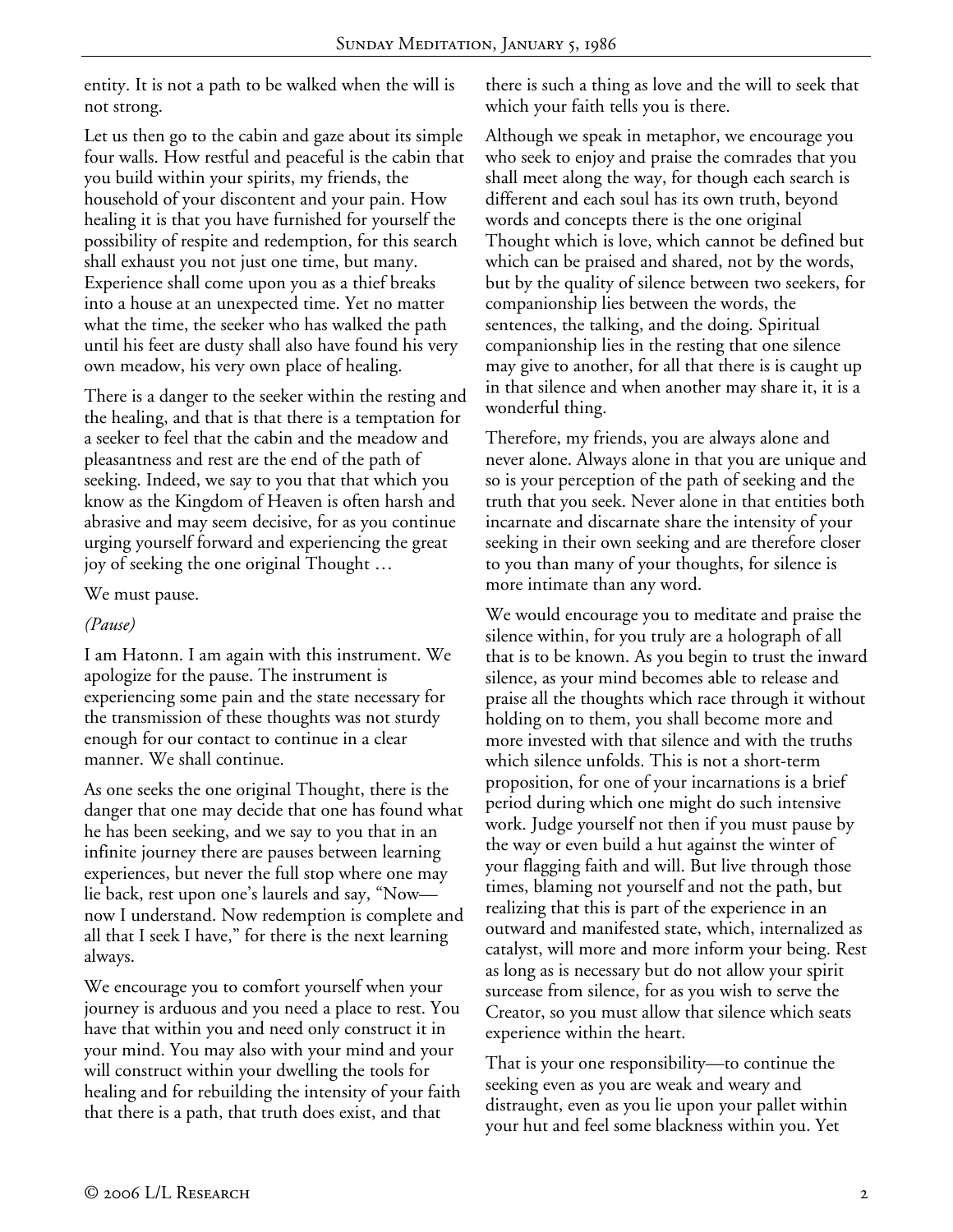always we ask that you consider the possibility of completing each of your days with focused and articulate silence.

My friends, each of you came to this group seeking. The group has become one, and in the silence between the words of this instrument the fruits of that seeking are already available to you and physically felt by you in that the energy or what you may call prana of creative life flows now more quickly within your energy web. As you seek together, so are you the Creator which experiences Itself.

Shall we ask you to praise yourselves? To magnify your own glory? Indeed, that is what we would seem to be suggesting, for we say that you are the Creator. And yet, can the Creator praise the Creator? Yes, indeed, my friends. Such can be done and should be done, for you are all that is and all that is is within you and is to be praised and cherished. We would give thanks to you for that we have shared in your vibrational patterns. It gives us great joy to experience the beauty of each of you. It is especially joyful to us to visit groups such as yours, for we who serve the Creator cannot but rejoice at those sources of light which generate themselves within the planetary mist of indifference. You see, my friends, it is not that your planet is negative—it is that so many still sleep and are indifferent.

We are those of Hatonn, and we would leave this instrument at this time. May joy be yours as you travel your path. May dust cover your feet many times as you walk it, and you may always allow yourself the resting place when experience overwhelms you. You are always safe. But it is good to give yourself permission not only to seek forever forward, but to take your rest when you needs must heal some pain within. We leave you in the creation of love and light, for there is nowhere else but the silence of space and time, which is always and everywhere the present moment. Adonai, my friends. Adonai.

# *(Carla channeling)*

I Yadda. I greet you in the love and in the light of infinite Creator. We have so much trouble with instrument who want us to say we come in the name of Christ. We always end up having to say, "Okay." But we always wonder, why not Buddha? Why not Mohammed? Why not some postman that we know of in Washington DC who is good to his children

and gives away many Christmas presents to little children he does not know? All are Christ. All are perfect in consciousness. Yes—we come in the name of Christ, for we are the vibration which cannot be reached without going along the path of the Christ.

We not speak long but we come because we are called and we thank you. We speak to you of "why families?" There is that question in the group this evening.

You know, families sometimes difficult to be in, so why do you have them? Do you have them so you can have people that you like about you? No, my friends—many times people in family not like each other at all. So what is lesson? Why so important that you have those people that are true kin to you?

We say to you, it is to offer you a chance to learn duty and honor, for with family, you cannot say, "You are not family—go away!" No, my friends, you have to take care of each other. It may seem like a ridiculous thing but it is a great learning. If you can feel responsible for each other, then you learn service to each other, not because service is always fun, but because service is freedom. Service is your only freedom, for if you choose not to serve, then you have stopped your progress and are no longer "pohwerizing," *polarizing*—hah! We getting better heh?!

Think it over, friends. Families are a pain in the neck. So why do you want a sore neck? Maybe to get your attention—heh? We leave you. We are joyful and leave you in "glate" joy for the night is full of light and the shadows are full of light. We Yadda. Adonai.

# *(Jim channeling)*

I am Latwii, and we greet you in that love and light that our brothers and sisters of Yadda have left you in. We are also honored to be here and to be able to share our humble words of praise and thanksgiving with you. As always, it is our honor to attempt to serve by also answering your queries. We also remind you that our words are most fallible. We hope that you will take those which have value and leave those which do not. May we begin by asking for the first query?

**C:** Yes, Latwii. It still amazes me how something can be on your mind and be mentioned during the course of meditation. But family has been on my mind quite a bit here lately. Something has occurred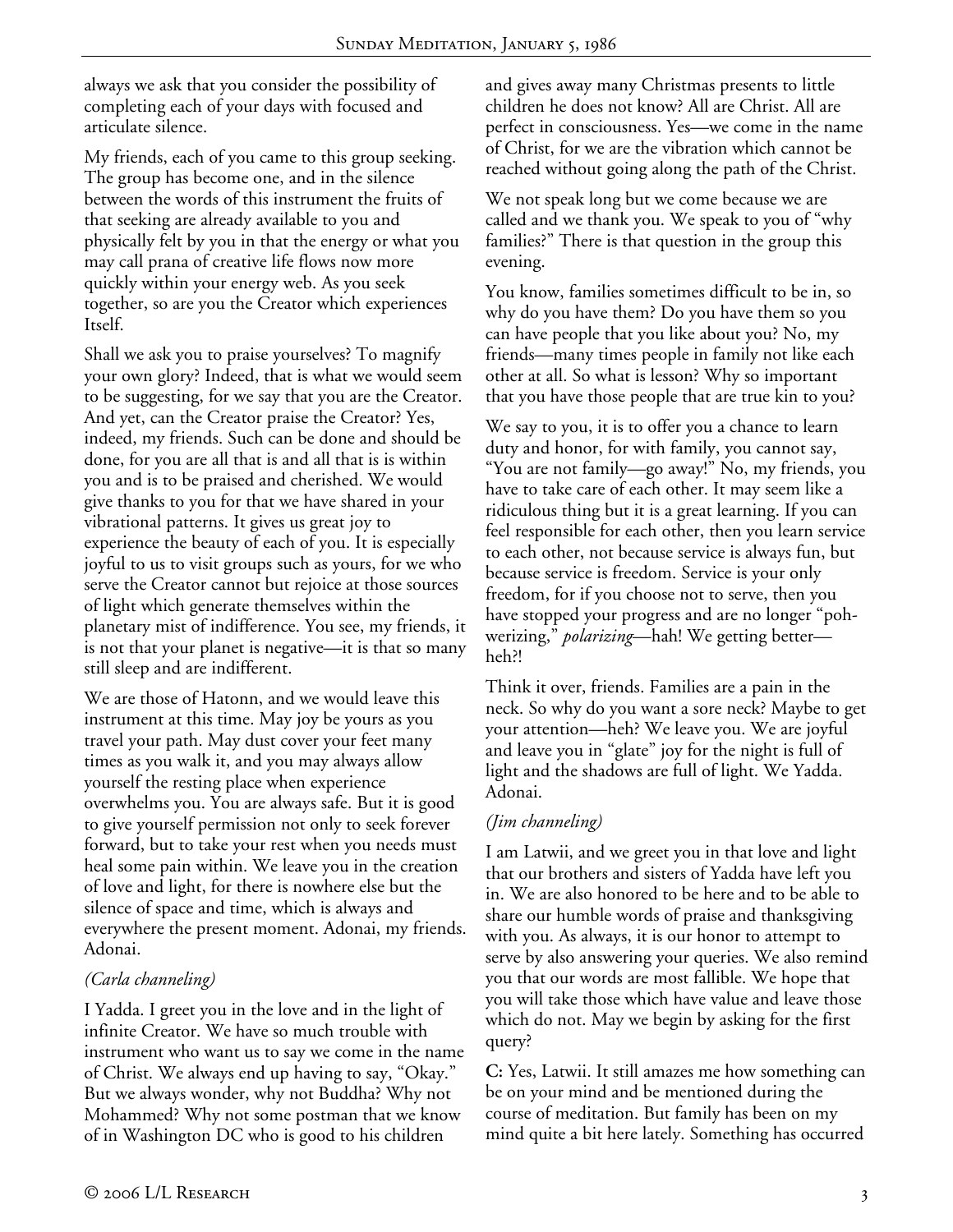with my family. Each year I experience a form of depression during the holiday season and usually afterwards I'm not that easy to get along with. But this year the feelings of the holidays were especially deep. It's almost as if I was just sort of numbed out to everything. And now for the first time in a long time my nerves seem like they're smoothing out and things are flowing smooth at this point. Can you enlighten me on what happened this time that's different from the times before?

I am Latwii, and am aware of your query, my brother. It has been noted within your culture that the season which is called your holiday season is one during which many find not the joy which the holidays are noted for but find instead a lack of joy and a sense of depression and despair. This is in general due to the fact that as our brothers and sisters of Yadda have mentioned, the relationships that you know with your family are relationships that exist for the purpose of growth, and growth most often occurs as a result of utilizing catalyst that may be of a difficult nature. Yet, if families can withstand the difficult times there is a strengthening that occurs of the individuals and the bonds between them. However, in your holiday season that is noted for its joy, it is likely that those suffering the difficulties within the family structures are more fully reminded that the joy of the season exists not in their experience, and [as] the joy of the season is advertised widely, the entity so disillusioned becomes constantly reminded that it has fallen short of that which is possible

In your particular situation, we may speak briefly and in general and may suggest that the difficulties that all face have been noted carefully by those within your close family, have been acknowledged openly and have been met with the full responsibility of each, thus there has been little taking for granted that which has been before. To clarify. As the difficulties have been acknowledged, there has been less opportunity to be disillusioned, for the light of truth has shined somewhat more clearly and the ability to respond to what is seen has been activated and each has thus taken strength from …

# *(Side one of tape ends.)*

# *(Jim channeling)*

I am Latwii, and am once again with this instrument. May we ask if we have answered your query sufficiently my brother?

**C:** Yes, it helps. It's … several years ago I became aware that I'm following along in a line of entities who have been trying to work out the same problem for years and years. I know my father has the same problems I've had and his father also. And just by feelings that I'm able to pick up, I know that A is also part of this line. I know that you can't assume a lesson for someone else, but I sure would like to get this line broken, and I appreciate yours and the help I receive from the other members of the Confederation. I have no question at this time—I just want to say thank you.

I am Latwii, and we thank you, my brother, for the opportunity to share our humble words with you, and would only comment that the difficulties one may encounter in the relationships in one's incarnation are more than one might imagine them to be in that there is contained within such seeming difficulties great opportunities to learn service and to give love, for it is not easy to love within the circumstances where one finds the misunderstandings passed on from person to person. Yet when one can break the chain of misunderstanding and bind all in love and compassion, one has used the opportunity provided by difficulty and has transformed that which lacked love into that which is full of love.

May we attempt any other query at this time?

**Carla:** Okay, just a little follow up on C's because nobody's jumping in. Is it because that we, our physical bodies, used to be second density and turned to the light for growth, that the dark days, the short days of winter are the most difficult for so many people or is this something that's cultural?

I am Latwii, and am aware of your query, my sister. We find that though there is some degree of correctness within your assumption, it is perhaps more accurate to look at the effect of the season upon your mental and emotional complexes as the root of the difficulties which many of your peoples suffer during the shortened and darkened season of winter. If one will observe the plant world in the time of your winter, the leaves from most trees have fallen, the sap has moved down into roots and there is a dormancy that approximates death in appearance.

There is a similar occurrence within the mind and emotion complexes of most of your population during this winter season in that the elements of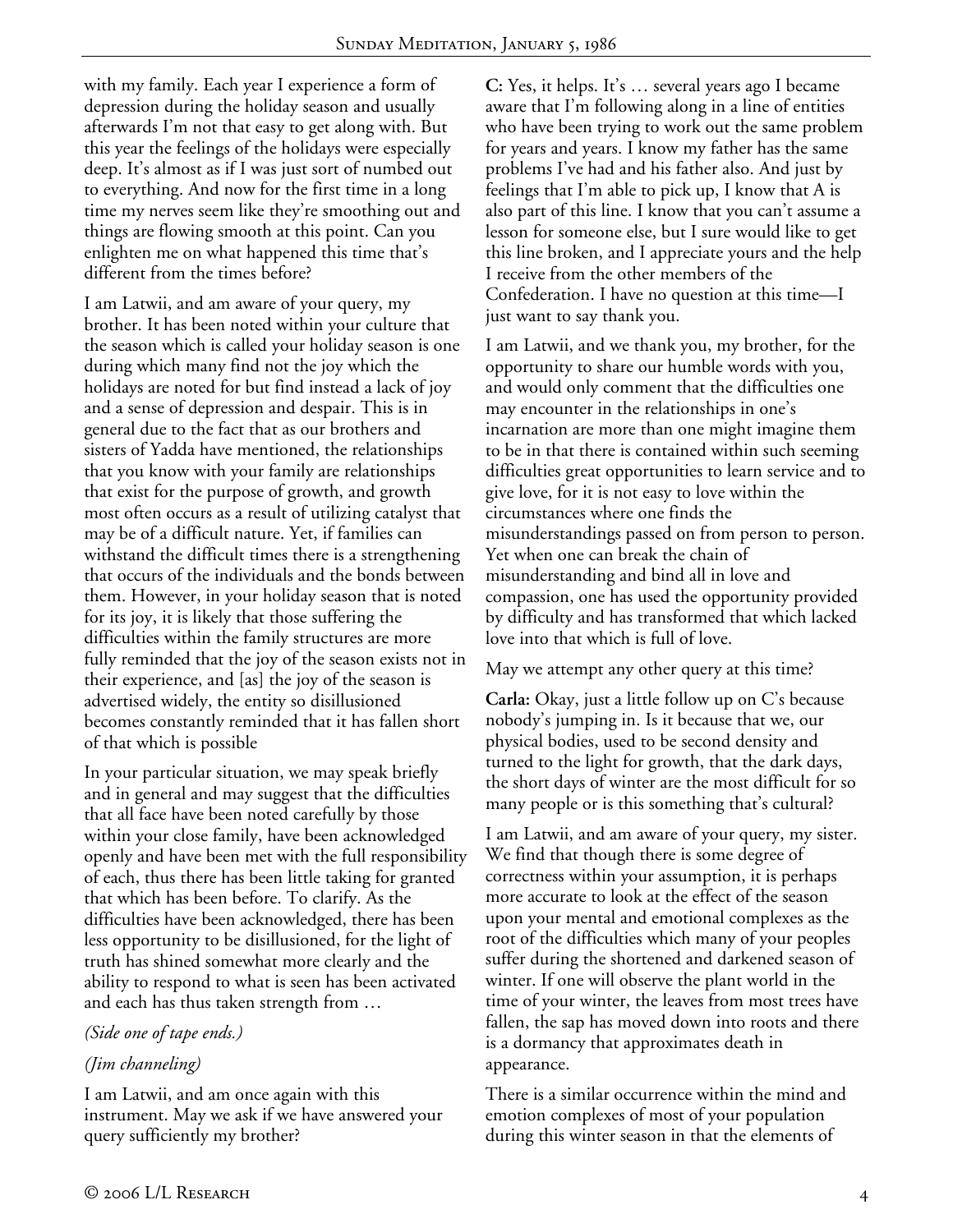nature, the wind, the clouds, the cold, and the snows tend to drive one's focus of consciousness deeper down within one's being in order that the introspective faculties might be awakened more fully to review the harvest of the season of learning just passed. As the harvest is frequently not understood and the seeming difficulties are easily discovered, one then on a most basic level becomes aware that there are those lessons not yet well learned remaining within one's being.

In many instances this awareness of lessons yet to be learned is upon the subconscious level if the entity has in some fashion in some time during its experience consciously ignored or removed the awareness of these lessons yet to be learned because it did not yet wish to face this responsibility. Thus, during the winter season of one's incarnation, the cycles of learning and seeking are enhanced by the driving of one's focus inward. When there is difficulty in meeting the lessons yet to be learned, the state of the mind tends to remain in the depressed condition not having fully processed the catalyst of the previous season, shall we say.

#### May we answer further, my sister?

**Carla:** Yes, just something that I thought of while you were talking about how this season mimics death. I was thinking about the fact that we celebrate the holy day or holiday of Christ mass or Christmas in the very darkest, almost precisely the darkest, within four or five days, day of the year. It's almost like the birth of Christ or Christ consciousness is the hope that comes after the little death of winter. And I was wondering whether the historical Jesus just happened on that date or whether it is placed at this point because it is more needed at this point of the year than any other point of the year. If that's the case, then it seems to me that one big problem that people have at this time of the year is that they're not paying any attention to the "holy" part of the holiday, and therefore they don't get the hope of the baby being born within them—there's a question in there somewhere, I think.

I am Latwii, and from the statements and the comments that you have made, we draw that which we feel is the query desired. Please ask again if we are mistaken. The birth of the one known as Jesus the Christ was planned for this season in order to present the symbol of birth and re-birth to those for whom this entity lived and died. The season of your

winter is indeed as the small death, and may be again repeated in the meditative state where one looks within for the harvest of one's experience and seeks to find love where love was not. Thus, the experiences within one's incarnation which have seemed devoid of love may be transformed and born again when seen in the crystal-pure light of the Christed or Christened moment, the moment christened with love.

Thus, the one known as Jesus made entry into this illusion at the time of your year when the darkness of the season would represent the darkness of knowing, that is, the fabric of your illusion, and was born as a light unto your world as each may look within to that same light and see all experience within that light so that the love that gives birth to that light may be found in each experience thus christened.

May we answer you further, my sister?

**Carla:** No, thank you.

I am Latwii, and we thank you, my sister. Is there another query?

**M:** Latwii, my name is M. Is the Confederation aware of a planetary sphere named Kreeton, K-r-e-et-o-n?

I am Latwii, and am aware of your query, my brother. We find that although the query is simple in construction there is some difficulty in giving clear response, for within your people's culture there are various names given to various planetary bodies and we find that this name, Kreeton, is one name that has been used to describe a certain planetary influence of which we have some knowledge.

May we answer further, my brother?

**M:** Yes, Latwii. Of what density is the planetary sphere Kreeton?

I am Latwii, and feel that we may best answer your query by suggesting that this sphere is one with the activated densities of one through five, with the remaining densities in potential form, shall we say. May we answer further?

**M:** Yes, Latwii. Can you approximate a time frame in age of this planetary sphere Kreeton?

I am Latwii and am aware of your query, my brother. We find that giving this information in understandable terms is not within the limits of your